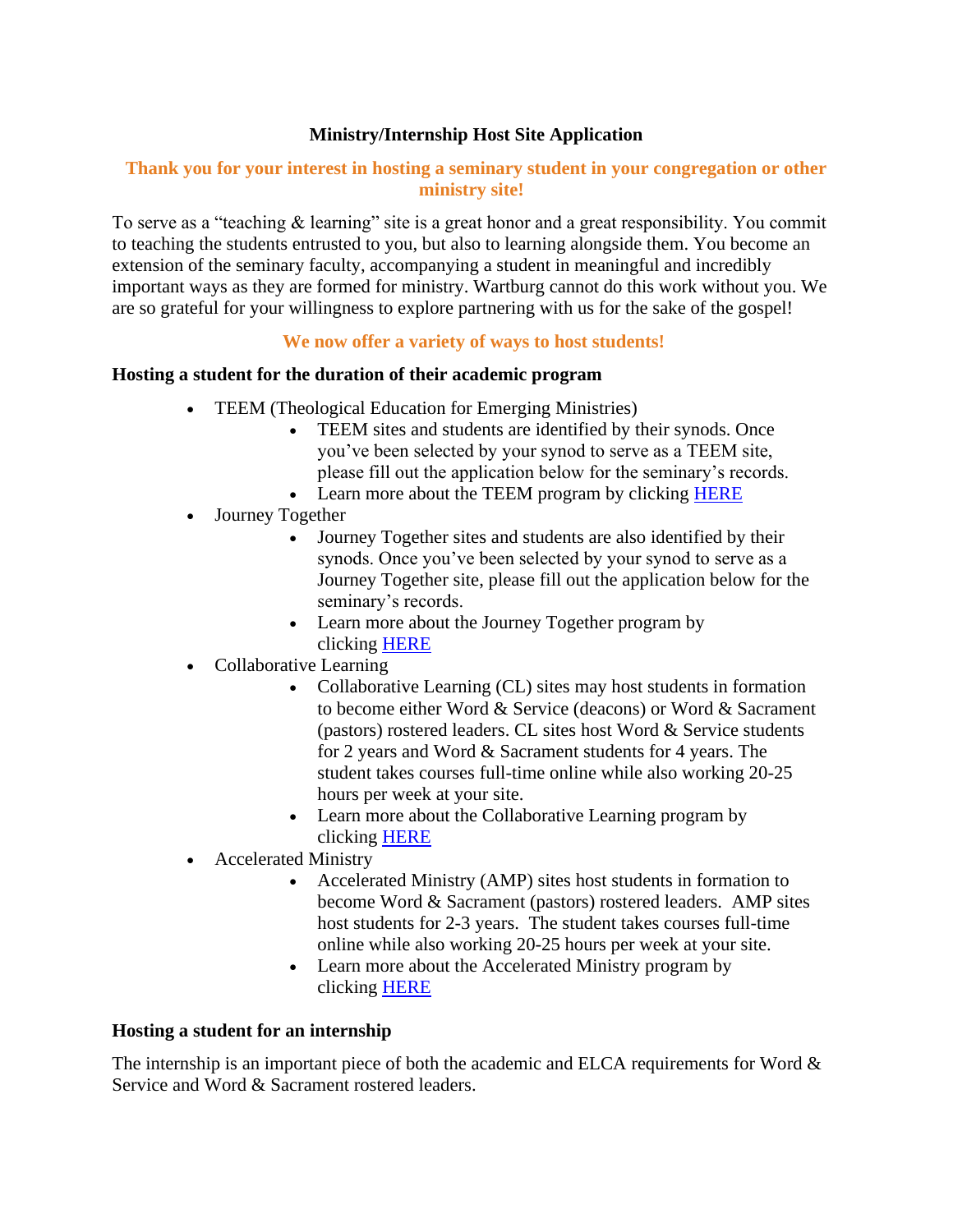- Word & Service Internship (for future deacons)
	- Congregations & other ministry sites (hospitals, care facilities, non-profit agencies, etc.) may serve as internship sites for a student in formation to become a deacon. The deacon internship is 6-months full-time or the equivalent, for a total of 1,000 hours.
	- Learn more about the Word & Service program by clicking [HERE](https://www.wartburgseminary.edu/find-your-path/master-of-arts-in-diaconal-ministry/)
- Word & Sacrament Internship (for future pastors)
	- Congregations & other ministry sites (hospitals, care facilities, non-profit agencies, etc.) may serve as internship sites for a student in formation to become a pastor. The pastor internship is 12-months full-time or the equivalent, for a total of 2,000 hours.
	- Learn more about the Word  $&$  Sacrament program by clicking [HERE](https://www.wartburgseminary.edu/find-your-path/master-of-divinity/)

#### **Discerning your call to host a student!**

Prospective sites are encouraged to spend time with the Discernment Wheels as you consider hosting a student. To view the CL Discernment Wheel, click [HERE.](https://www.wartburgseminary.edu/wp-content/uploads/2022/05/CL-Site-Discernment-Wheel.pdf) To view the Internship Discernment Wheel, click [HERE.](https://www.wartburgseminary.edu/wp-content/uploads/2022/05/Internship-Site-Discernment-Wheel.pdf) The Contextual Education Office is happy to answer questions or consult with you on the best fit for your site. Additionally, all of our handbooks are available by clicking **HERE**, offering you the opportunity to thoroughly explore what it means to serve as a teaching & learning site.

# **Are You Ready To Apply? Follow The Steps Below!**

- 1. Applications will be accepted year-round. You may complete the application at your convenience. Make sure to answer all questions on the application form.
- 2. The Contextual Education Office will be in contact with you if we have any questions about your application. If/when we identify a potential student for your site, you will be notified by the Contextual Education Office. If a student is not identified for your site within the placement cycle indicated on your application, you will be invited to update your application for the next placement cycle.
- 3. We appreciate your prayers as Wartburg Seminary prayerfully discerns placements for students.
- **Have Questions or Experiencing Issues With the Application Form?** 4. We recommend that you first download this application form & save your answers as you go.

Email [contextualeducation@wartburgseminary.edu](mailto:contextualeducation@wartburgseminary.edu) and either Stacey Nalean-Carlson, Director of Contextual Education, or Emily Prough, Contextual Education Coordinator, will assist you. We are here to accompany you as you consider this exciting opportunity!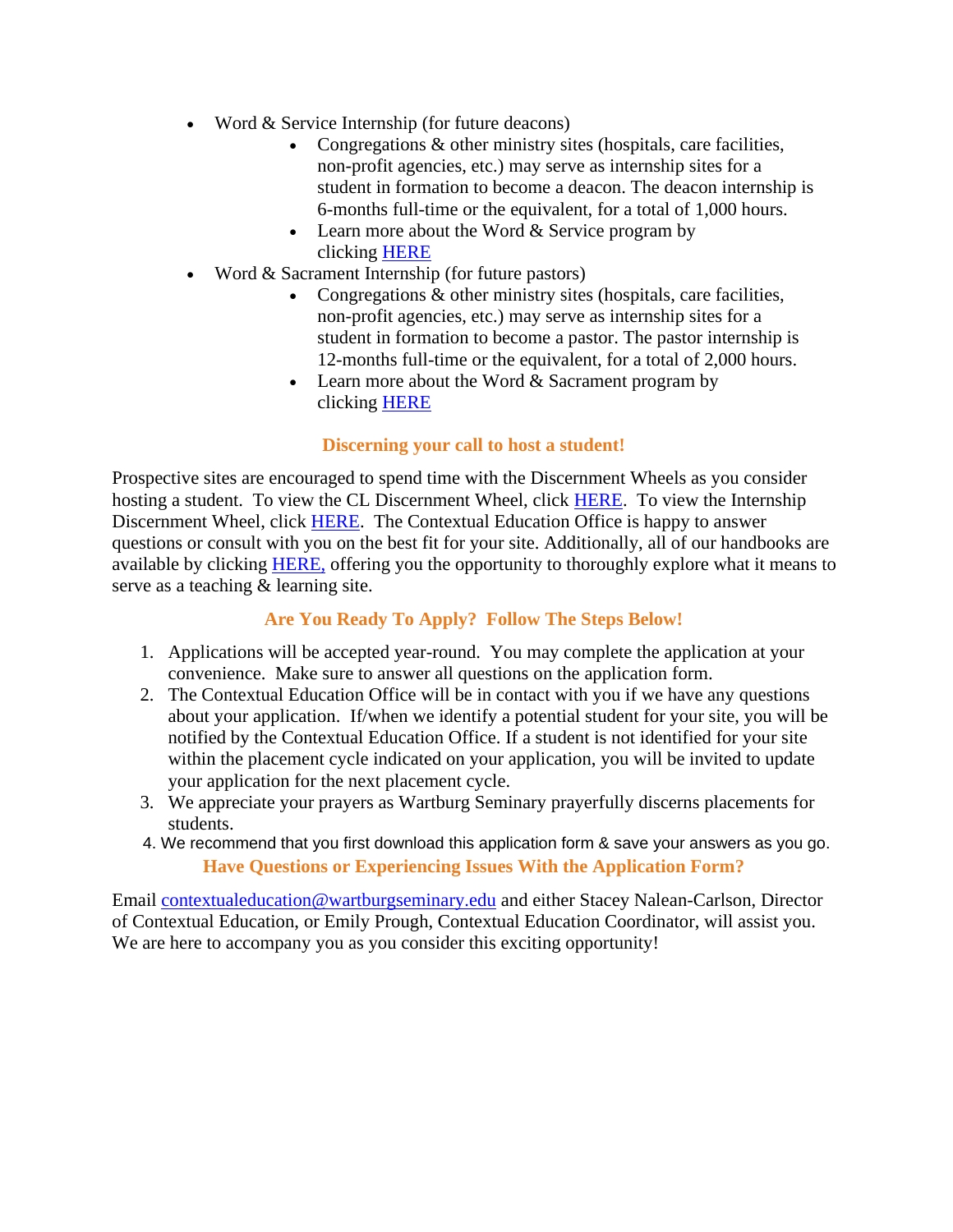# **Ministry/Internship Host Site Application**

# **Information of Person Completing This Application**

Name: \_\_\_\_\_\_\_\_\_\_\_\_\_\_\_\_\_\_\_\_\_\_\_\_ Email address: \_\_\_\_\_\_\_\_\_\_\_\_\_\_\_\_\_\_\_\_\_\_\_\_\_\_\_\_\_

# **Site Preferences**

Select your preference for hosting a student (choose 1):

- Collaborative Learning Pastoral Student (Typically 4 Years) ●
- $\odot$  Collaborative Learning Diaconal Student (Typically 2 Years)
- Accelerated Ministry Collaborative Learning Pastoral Student (Typically 2 Years)
- TEEM Certificate Student (Typically 2-4 Years)
- Journey Together Certificate Student (Typically 2-4 Years)
- $\odot$  Pastoral Intern (Typically 1 Year)
- $\odot$  Diaconal Intern (Typically 6-9 Months)

If you have a particular student in mind, list their first & last name: \_\_\_\_\_\_\_\_\_\_\_\_\_\_\_\_\_\_\_\_\_\_\_

What year do you want a student/intern to start on-site?

What semester do you want a student/intern to start on-site? (choose 1)

- $\odot$  Fall
- $\bigcirc$  Spring
- **□** Summer

**Select the top 8** skills or gifts you hope a student working at your site will possess:

- Administration
- Adult Education
- Advocacy
- Children's Education
- $\Box$  Ecumenism
- $\Box$  Equipping Others
- Evangelism/Witnessing/Community Outreach
- $\Box$  Lay Ministry
- D Leadership
- □ Pastoral Care
- $\Box$  Preaching
- Social Justice
- Stewardship
- □ Theological Articulation
- Worship Leadership
- Young Adult Education
- **Nouth Education**
- **Nuth Ministry**

#### **Site Information**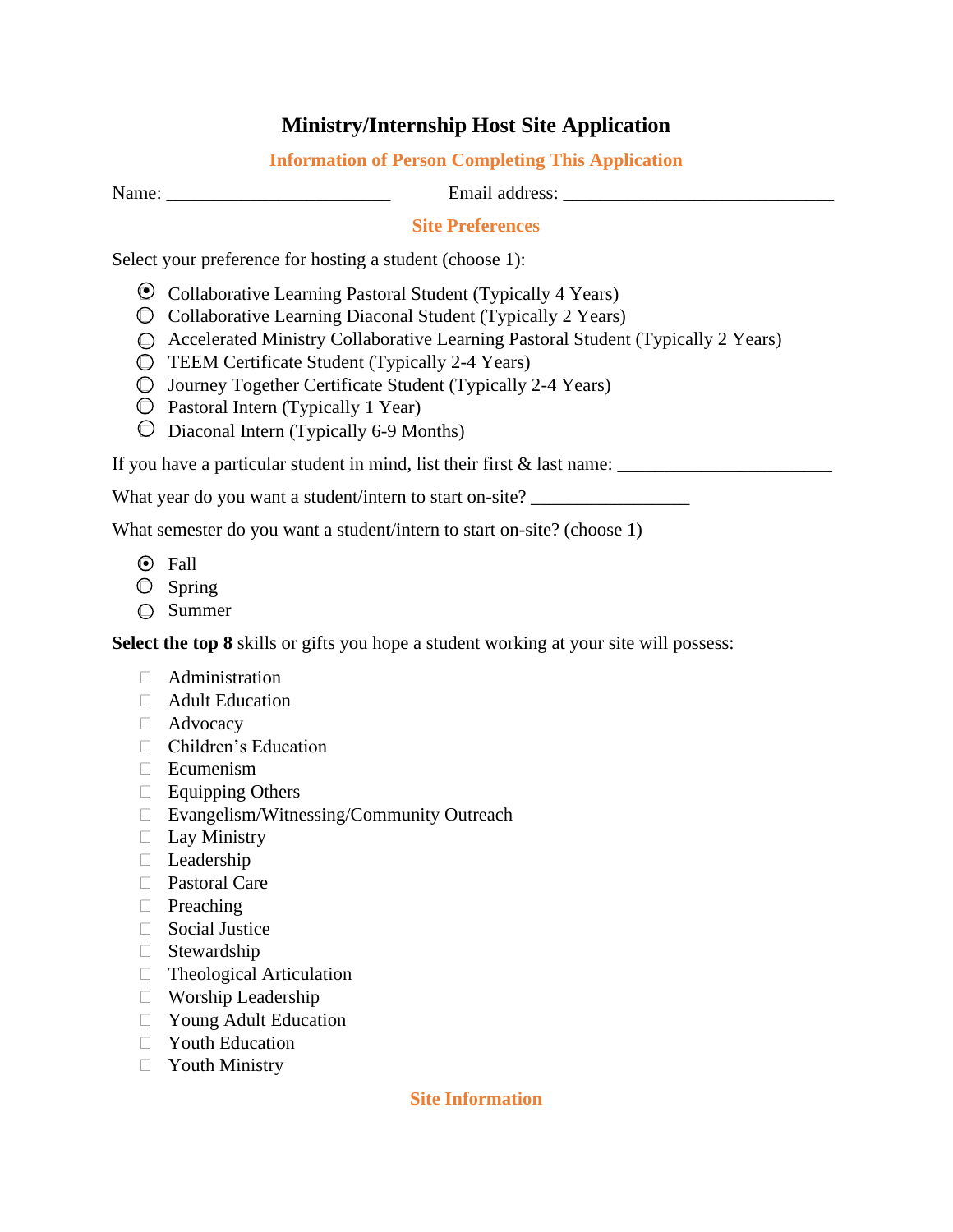| <b>Site 1 Contact Information</b>                                                                                   |           |  |
|---------------------------------------------------------------------------------------------------------------------|-----------|--|
|                                                                                                                     |           |  |
|                                                                                                                     |           |  |
|                                                                                                                     | Zip Code: |  |
|                                                                                                                     |           |  |
|                                                                                                                     |           |  |
| <b>Site 2 Contact Information (If Applicable)</b>                                                                   |           |  |
|                                                                                                                     |           |  |
|                                                                                                                     |           |  |
|                                                                                                                     |           |  |
|                                                                                                                     |           |  |
|                                                                                                                     |           |  |
| <b>Site 3 Contact Information (If Applicable)</b>                                                                   |           |  |
|                                                                                                                     |           |  |
|                                                                                                                     |           |  |
|                                                                                                                     |           |  |
|                                                                                                                     |           |  |
|                                                                                                                     |           |  |
| <b>Site 4 Contact Information (If Applicable)</b>                                                                   |           |  |
|                                                                                                                     |           |  |
|                                                                                                                     |           |  |
|                                                                                                                     | Zip Code: |  |
|                                                                                                                     |           |  |
|                                                                                                                     |           |  |
| <b>Community Background</b>                                                                                         |           |  |
| Site Setting (choose 1):                                                                                            |           |  |
| <b>Rural/Open Country</b><br>$\overline{\phantom{a}}$<br>Town & Country (5K-10K)<br>$\Box$<br>Small City (10K-100K) |           |  |

- Urban
- Suburban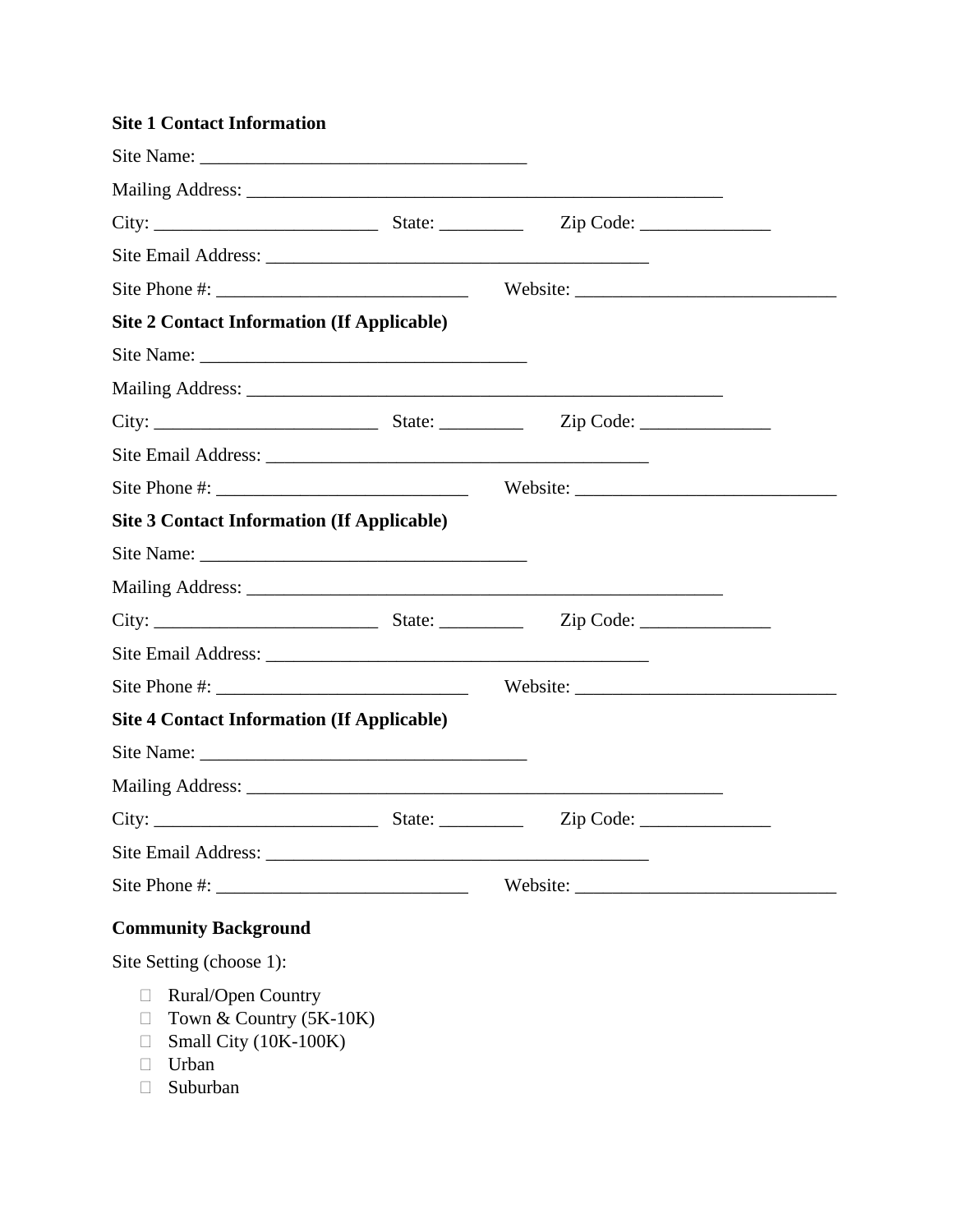$\Box$  Inner City

Community Population: \_\_\_\_\_\_\_\_\_\_\_\_\_\_\_\_\_\_\_\_\_\_\_\_\_\_\_\_

Describe the diversity in your community (ethnic, cultural, religious):

Describe your community context (employment, industry, businesses, community history, etc.):

Closest Airport to Site: \_\_\_\_\_\_\_\_\_\_\_\_\_\_\_\_\_\_\_\_\_

Travel Distance/Time from Airport to Site: \_\_\_\_\_\_\_\_\_\_\_\_\_\_\_\_\_\_\_\_\_\_\_\_\_\_\_\_\_

Public transportation available in your community (choose all that apply):

- □ Taxi/Ride Share Service
- □ Local Bus System
- **Local Train System**
- $\Box$  Public Transportation is Not Available
- Other (Explain): \_\_\_\_\_\_\_\_\_\_\_\_\_\_\_\_\_\_\_\_\_\_\_\_\_\_\_\_\_\_\_\_\_\_\_\_\_\_\_\_\_\_\_\_\_\_\_\_\_\_\_\_\_\_\_\_\_\_

Is public transportation accessible from the site (less than 1 mile walk?):

- Yes
- No ●

Is public transportation accessible from the student/intern housing (less than 1 mile walk?):

- Yes ●
- $\odot$  No

# **Site Background**

What faith community/religious denomination is your site affiliated with? \_\_\_\_\_\_\_\_\_\_\_\_\_\_\_\_\_\_

Adequate resources have been identified to financial support a student/intern:

Yes ●

 $\bigcirc$  No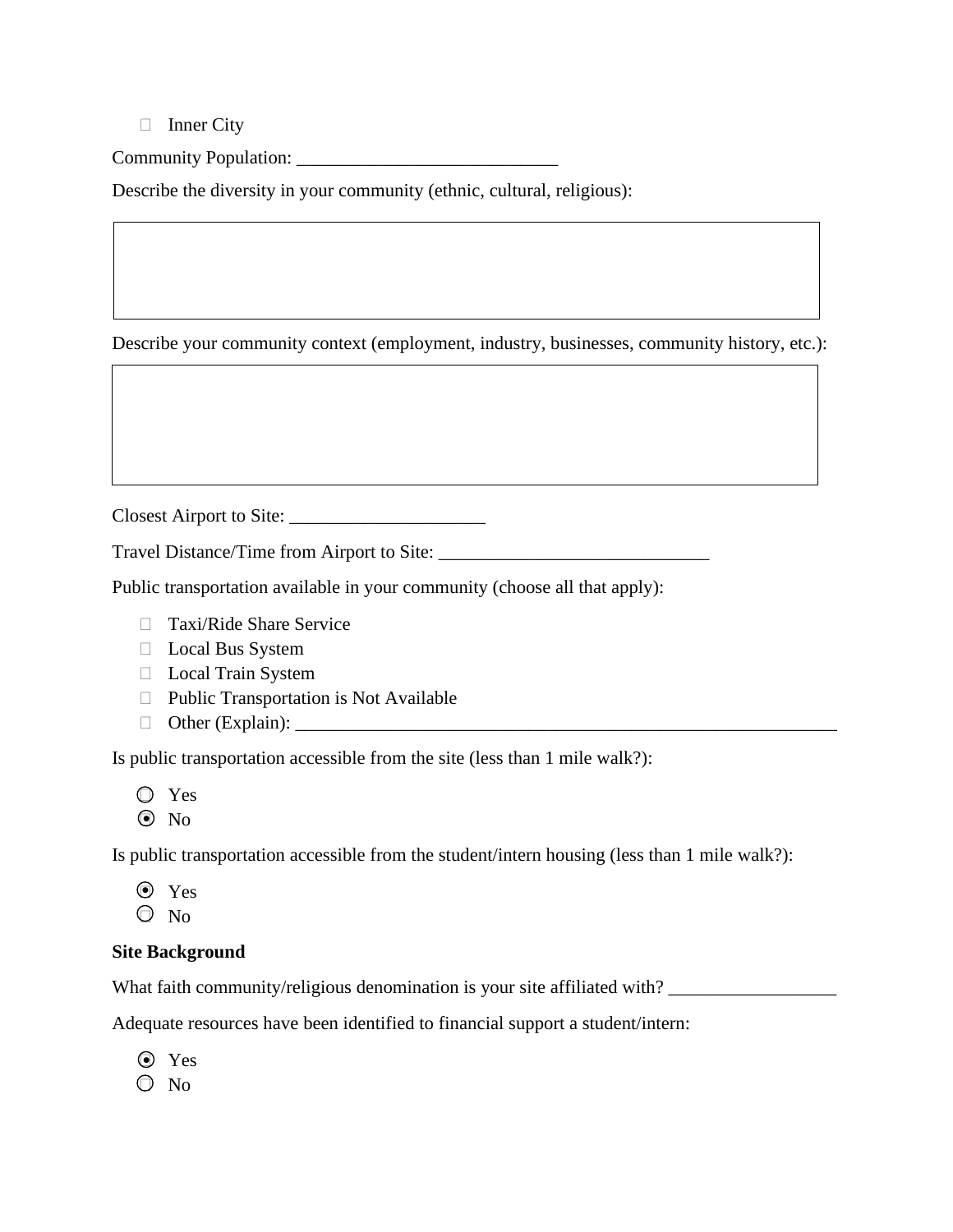Has your site hosted an intern or Collaborative Learning student in the past?

- $\bullet$  Yes
- $\bigcirc$  No

Year(s) hosted & from which seminary(s) (If Applicable):

# of Full Time Staff On-Site: \_\_\_\_\_\_\_\_\_\_\_\_\_\_ # of Part Time Staff On-Site: \_\_\_\_\_\_\_\_\_\_\_

Average weekly attendance/participation/# of clients served at the site:

**Responses to the following three questions may be blindly shared with students/interns.**

PLEASE DO NOT INCLUDE ANY INFORMATION OR DESCRIPTIONS THAT WILL CLEARLY REAVEAL YOUR CONGREGATION'S IDENTITY OR LOCATION.

**In 500 words** provide a summary of your site (size, polity, internal & external ministries, site personality, story/history):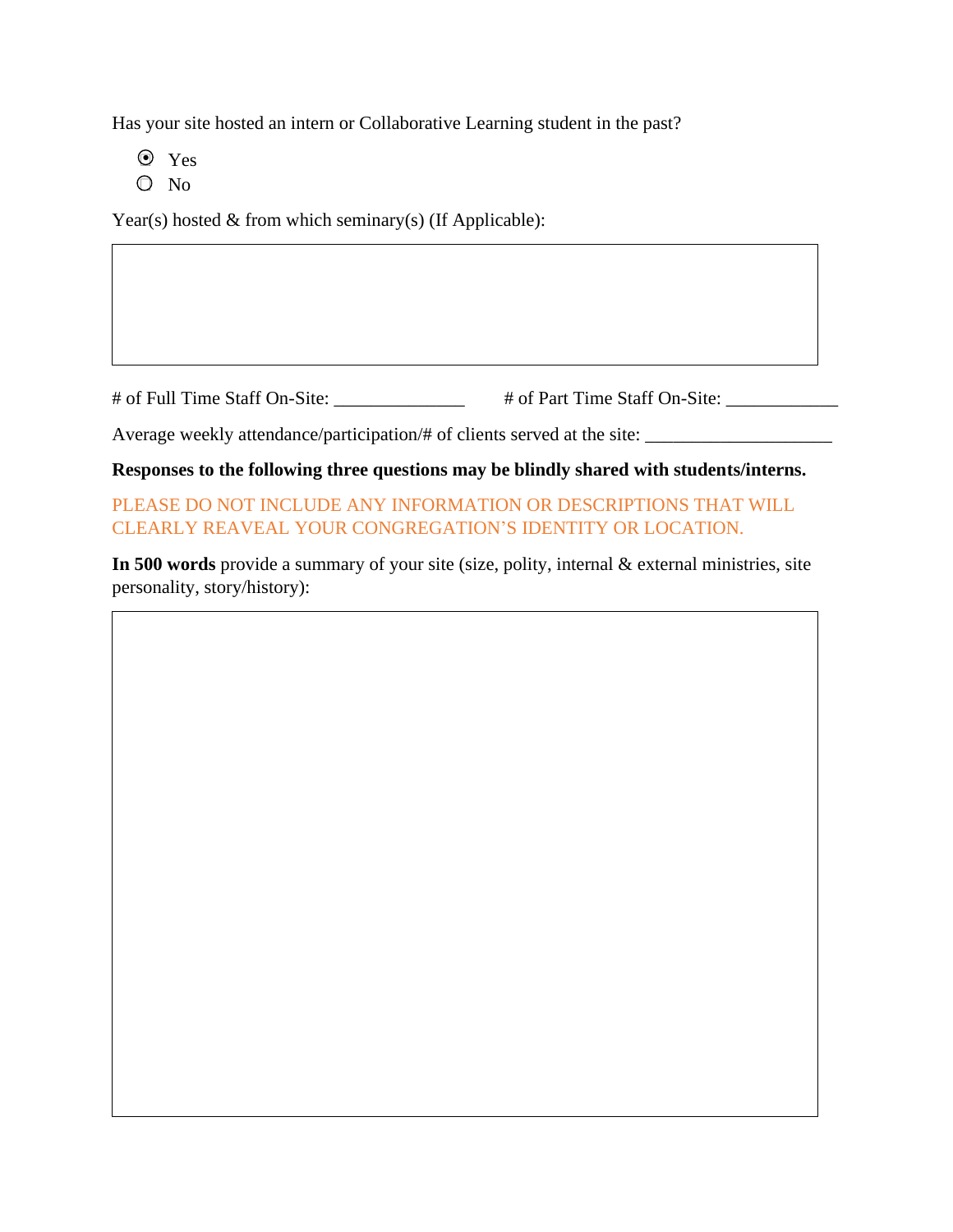**In 250 words** describe the worship life at your site:

**In 250 words** describe how community is nurtured at your site:

Keywords Describing Site (multi-faith, outreach, prison ministry, stewardship emphasis, environmental justice, revitalization, church planting, non-profit leadership, community organizing, etc.): \_\_\_\_\_\_\_\_\_\_\_\_\_\_\_\_\_\_\_\_\_\_\_\_\_\_\_\_\_\_\_\_\_\_\_\_\_\_\_\_\_\_\_\_\_\_\_\_\_\_\_\_\_\_\_\_\_\_\_\_\_\_\_

# **Housing**

Housing for a student/intern is already determined/established:

- Yes ●
- No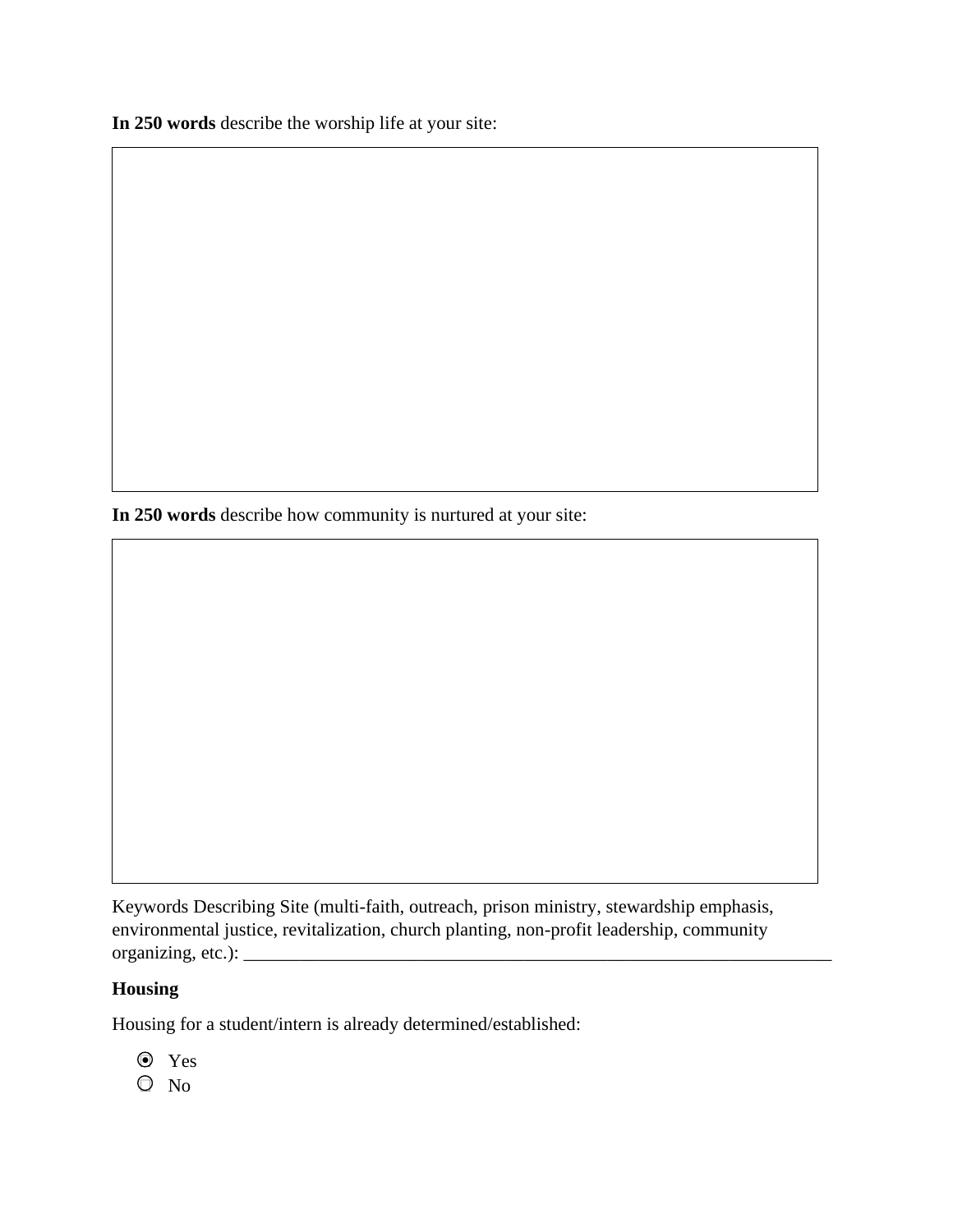Type of Housing (choose 1):

- Apartment/Condo ●
- Townhouse/Duplex
- $\odot$  Independent House
- Undetermined at This Time
- Housing Not Provided

# of Bedrooms (choose 1):

- 2 Studio
- $\Theta$  1
- $\bigcirc$  2
- $\bigcirc$  3+
- Undetermined at This Time
- Housing Not Provided

Pets (choose 1):

- Allowed (Explain): \_\_\_\_\_\_\_\_\_\_\_\_\_\_\_\_\_\_\_\_\_\_\_\_\_\_\_\_\_\_\_\_\_\_\_\_\_\_\_\_\_\_\_\_\_\_\_\_\_\_\_\_\_\_\_\_ ●
- Not Allowed
- $\bigcirc$  Negotiable
- Undetermined at This Time
- Housing Note Provided

Furnishings (choose 1):

- **•** Fully Furnished
- Partially Furnished
- $\odot$  Unfurnished
- Undetermined at This Time
- Housing Not Provided

If partially furnished or unfurnished housing is provided, explain how moving expenses, in addition to the required Travel Pool fee will be provided/reimbursed to the student/intern:

# **Opportunities for Student/Intern at Site**

Types of learning & leadership opportunities a student/intern might experience at your site: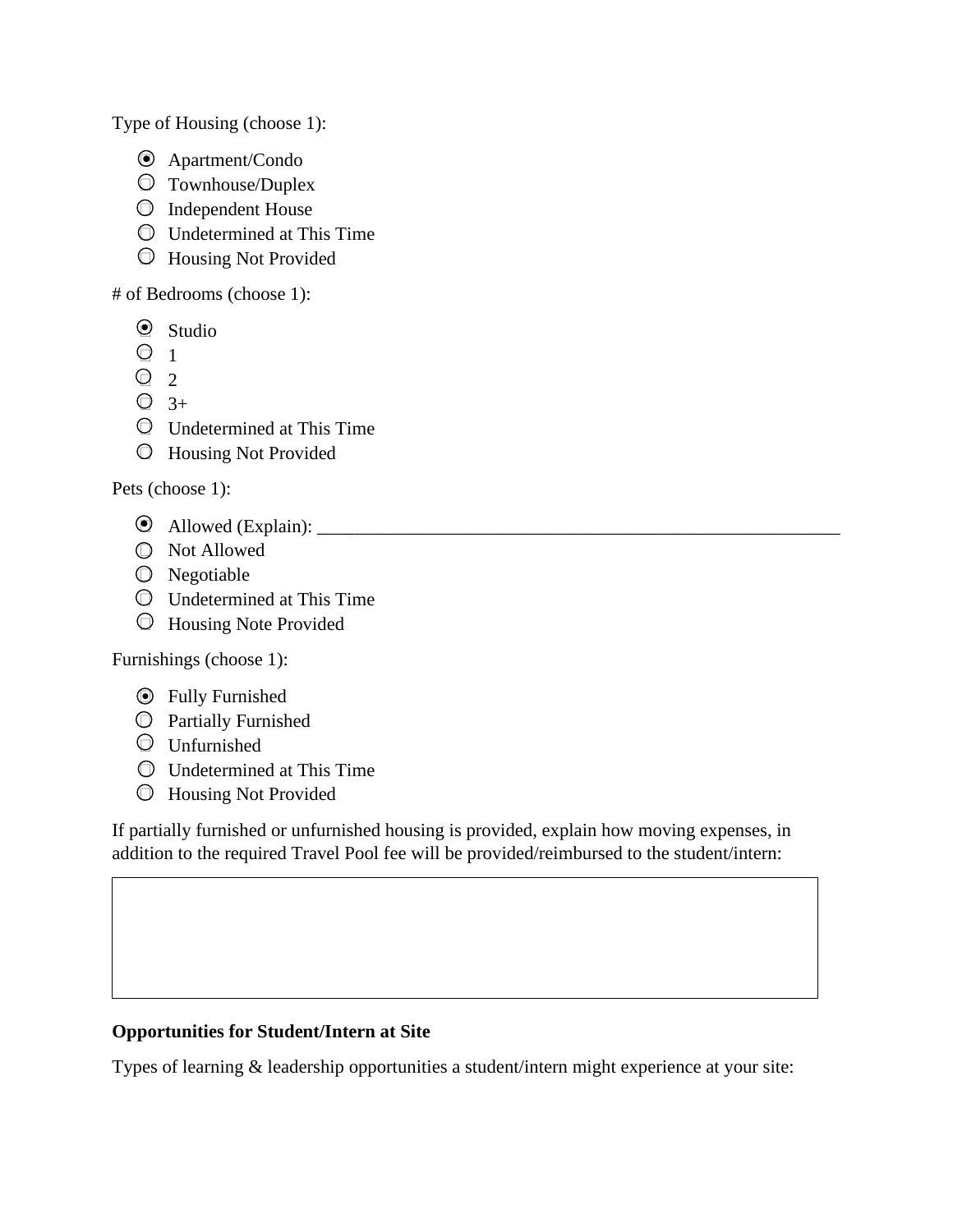Types of projects your site envisions a student/intern might work on:

## **Supervisor Information**

#### **Supervisor 1 Contact Information**

Name  $\&$  Title:

Email Address:

Supervisor is detached from the applicant site:

- $\mathbf{P}$  Yes
- $\odot$  No

## **Supervisor 2 Contact Information (If Applicable)**

Name & Title: \_\_\_\_\_\_\_\_\_\_\_\_\_\_\_\_\_\_\_\_\_\_\_\_\_\_\_\_\_\_\_\_\_\_\_\_\_\_\_\_\_

Email Address: \_\_\_\_\_\_\_\_\_\_\_\_\_\_\_\_\_\_\_\_\_\_\_\_\_\_\_\_\_\_\_\_\_\_\_\_\_\_\_\_

Phone #: \_\_\_\_\_\_\_\_\_\_\_\_\_\_\_\_\_\_\_\_\_\_\_\_\_\_\_\_\_\_\_\_\_\_\_\_\_\_

Supervisor is detached from the applicant site:

- Yes ●
- No

## **Supervisor 1 Background**

Supervisor Autobiography **(500 words):**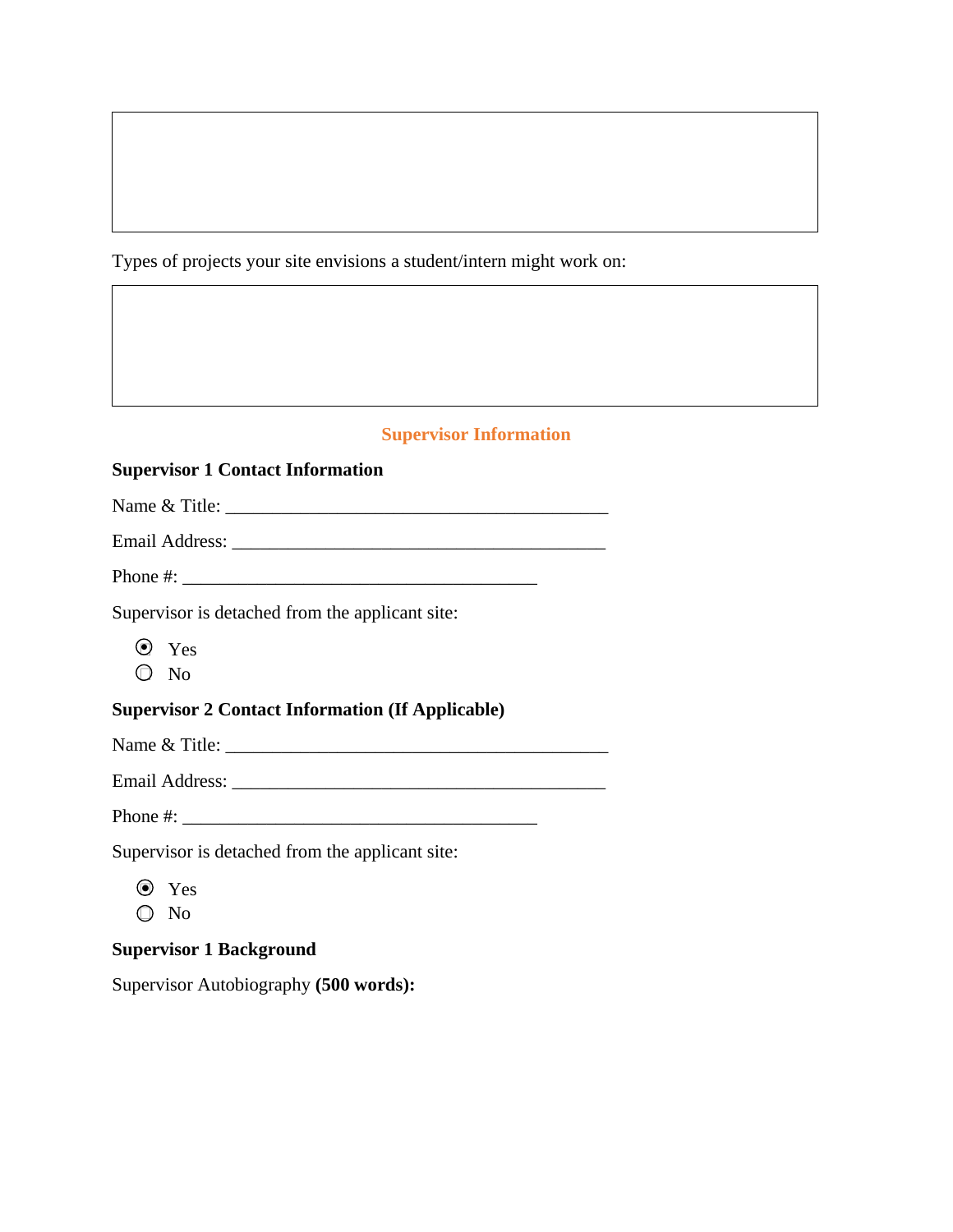Supervisor's community involvement outside of applicant site:

Supervisor's Educational Background (list higher education degrees obtained/in progress):

| Associate's degree $(s)$ : |  |
|----------------------------|--|
|                            |  |

Master's degree(s): \_\_\_\_\_\_\_\_\_\_\_\_\_\_\_\_\_\_\_\_\_\_\_\_\_\_\_\_\_\_\_\_\_\_\_\_\_\_\_\_\_\_\_\_\_\_\_\_\_\_\_\_\_\_\_\_\_\_\_\_\_\_

Doctorate degree(s): \_\_\_\_\_\_\_\_\_\_\_\_\_\_\_\_\_\_\_\_\_\_\_\_\_\_\_\_\_\_\_\_\_\_\_\_\_\_\_\_\_\_\_\_\_\_\_\_\_\_\_\_\_\_\_\_\_\_\_\_\_

Other (Explain): \_\_\_\_\_\_\_\_\_\_\_\_\_\_\_\_\_\_\_\_\_\_\_\_\_\_\_\_\_\_\_\_\_\_\_\_\_\_\_\_\_\_\_\_\_\_\_\_\_\_\_\_\_\_\_\_\_\_\_\_\_\_\_\_

# of Years of Ordained Ministry/Organizational Leadership (choose 1):

**Less than 1** 

 $\Box$  1-3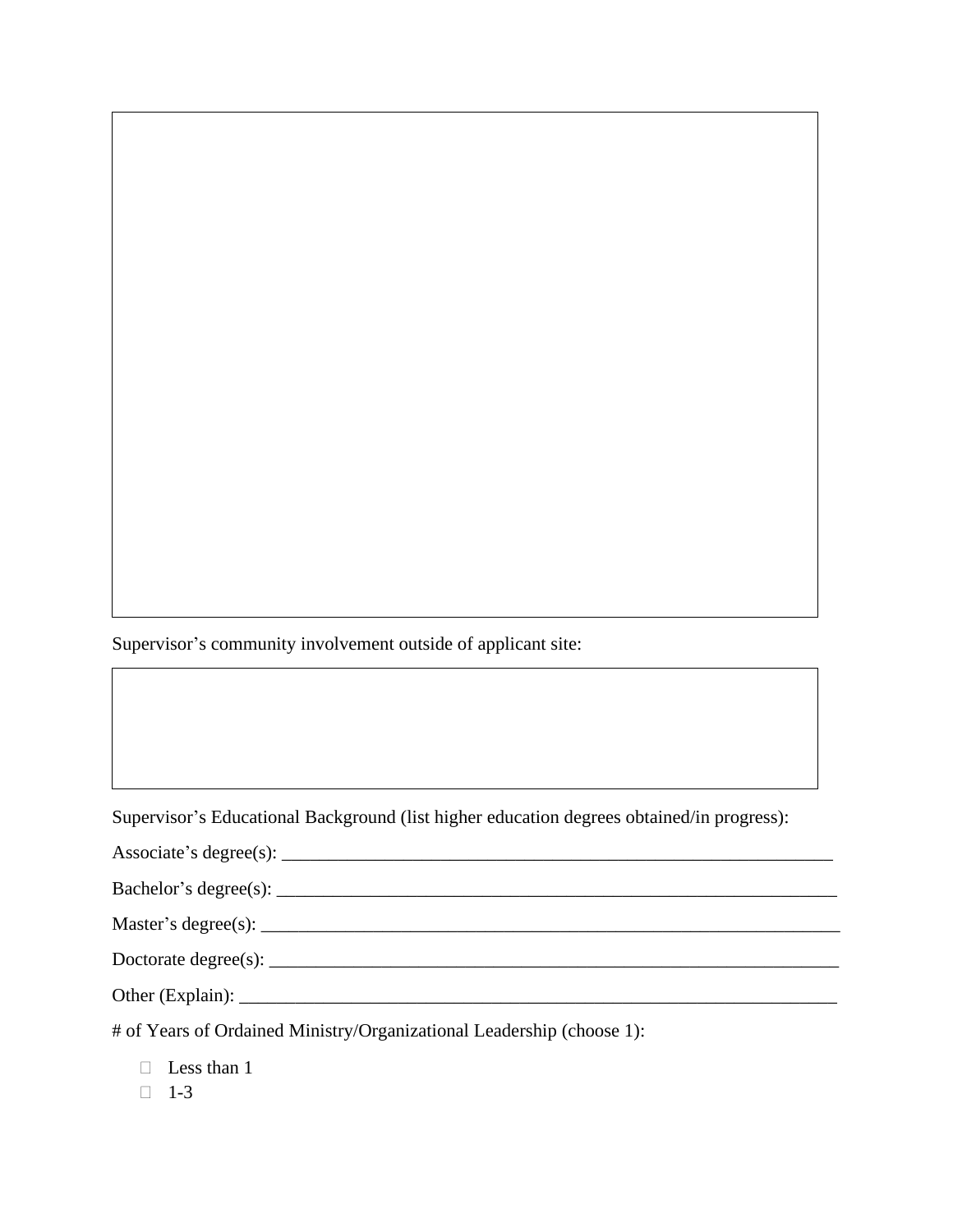- $\Box$  4-6
- $\Box$  7-10
- $\Box$  10+

# of Years in Present Position (choose 1):

- $\bullet$  Less than 1
- $O \t1-3$
- $\bigcirc$  4-6
- $Q$  7-10
- $\bigcirc$  10+

# of Students/Interns Supervised Previously: \_\_\_\_\_\_\_\_\_\_\_\_\_\_\_\_\_\_\_\_\_\_\_\_\_\_\_\_\_\_\_\_\_\_\_

Supervisor's Top Priorities/Gifts for Ministry (1-Top Priority, 2-Middle Priority, 3-Lowest Priority):

|                                                                 |                   | 3                                                      |
|-----------------------------------------------------------------|-------------------|--------------------------------------------------------|
| ę                                                               | $\sqrt{2}$        | $\overline{3}$                                         |
|                                                                 | $\overline{c}$    | $\overline{3}$                                         |
| $\hat{\mathbf{r}}$                                              | $\overline{2}$    | $\left[3\right]$                                       |
| $\bullet$                                                       | $\overline{c}$    | $\overline{\mathbf{3}}$                                |
| $\left( \begin{matrix} \bullet \\ \bullet \end{matrix} \right)$ | $\overline{2}$    | $\left[3\right]$                                       |
| $\left( \bullet \right)$                                        | $\left( 2\right)$ | 3                                                      |
| $\ddot{\mathbf{P}}$                                             | $\left[2\right]$  | $\left(3\right)$                                       |
| $\ddot{\bullet}$                                                | $\left[2\right]$  | 3                                                      |
| $\widehat{\mathbf{C}}$                                          | $\left( 2\right)$ | 3                                                      |
|                                                                 | $\overline{2}$    | $\overline{3}$                                         |
|                                                                 | $\overline{2}$    | $\overline{3}$                                         |
|                                                                 | $\overline{2}$    | $\left(\begin{smallmatrix} 3 \end{smallmatrix}\right)$ |
|                                                                 | $\left( 2\right)$ | 3                                                      |
|                                                                 | $\left( 2\right)$ | $\overline{3}$                                         |
| $\bullet$                                                       | $\overline{2}$    | $\overline{3}$                                         |
|                                                                 | $\overline{2}$    | $\overline{3}$                                         |
|                                                                 | $\overline{2}$    | 3                                                      |
|                                                                 |                   |                                                        |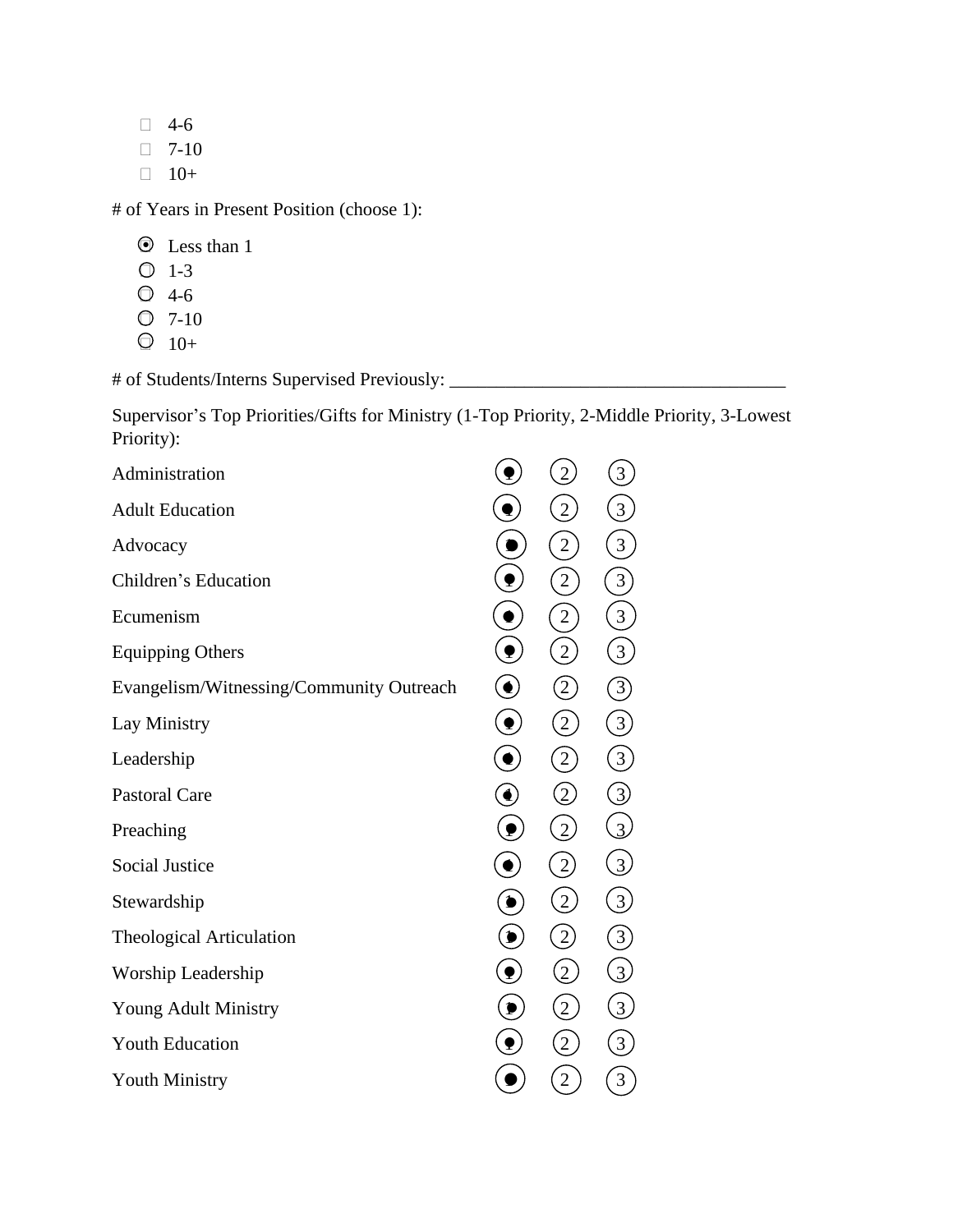# **Supervisor 2 Background**

Supervisor Autobiography **(500 words):**

Supervisor's community involvement outside of applicant site:

Supervisor's Educational Background (list higher education degrees obtained/in progress):

| Associate's degree(s): $\overline{\phantom{a}}$ |  |
|-------------------------------------------------|--|
|-------------------------------------------------|--|

|  |  | Bachelor's degree(s): |  |
|--|--|-----------------------|--|
|--|--|-----------------------|--|

Master's degree(s): \_\_\_\_\_\_\_\_\_\_\_\_\_\_\_\_\_\_\_\_\_\_\_\_\_\_\_\_\_\_\_\_\_\_\_\_\_\_\_\_\_\_\_\_\_\_\_\_\_\_\_\_\_\_\_\_\_\_\_\_\_\_

Doctorate degree(s): \_\_\_\_\_\_\_\_\_\_\_\_\_\_\_\_\_\_\_\_\_\_\_\_\_\_\_\_\_\_\_\_\_\_\_\_\_\_\_\_\_\_\_\_\_\_\_\_\_\_\_\_\_\_\_\_\_\_\_\_\_

Other (Explain): \_\_\_\_\_\_\_\_\_\_\_\_\_\_\_\_\_\_\_\_\_\_\_\_\_\_\_\_\_\_\_\_\_\_\_\_\_\_\_\_\_\_\_\_\_\_\_\_\_\_\_\_\_\_\_\_\_\_\_\_\_\_\_\_

# of Years of Ordained Ministry/Organizational Leadership (choose 1):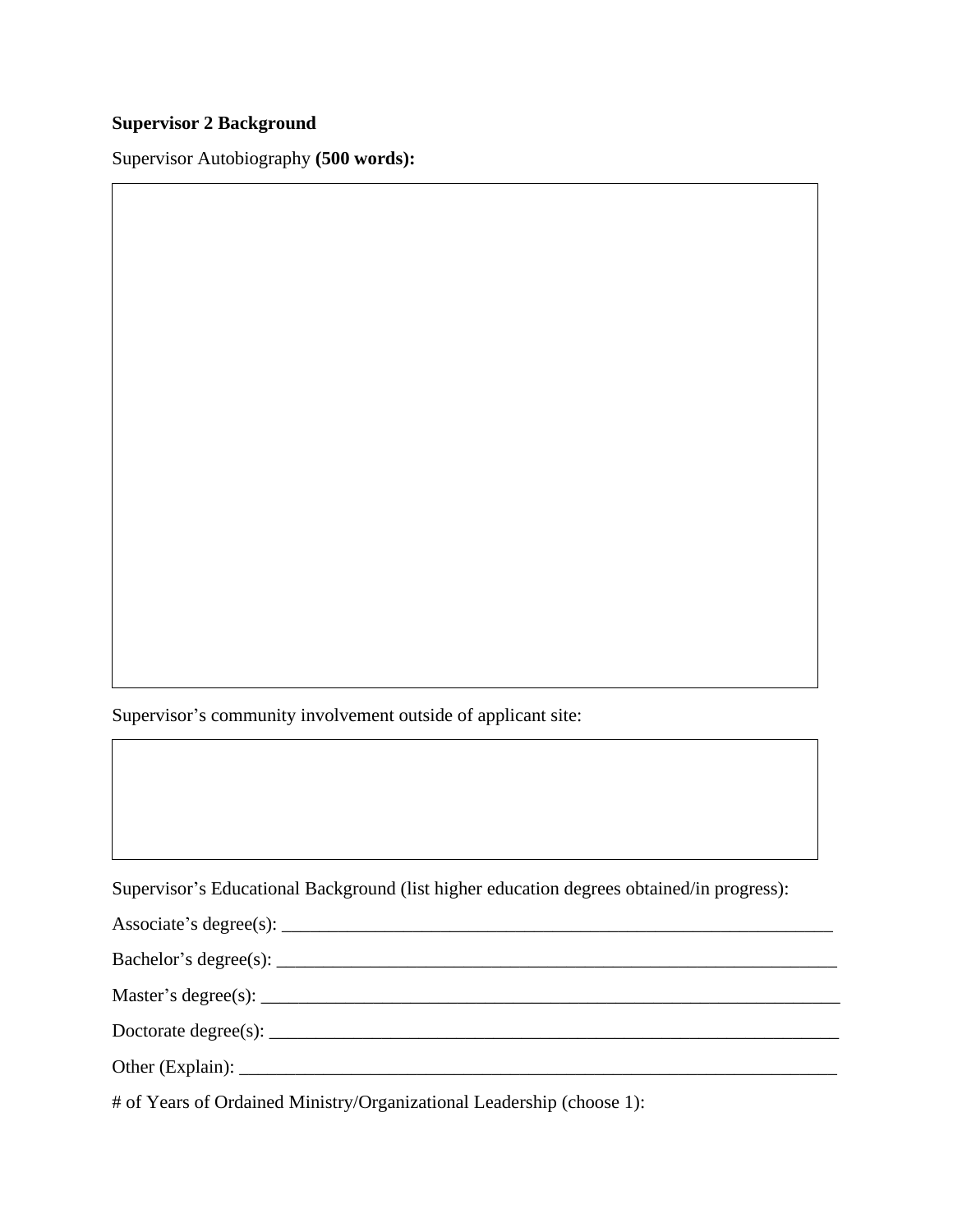- Less than 1 ●
- $O$  1-3
- $\bigcirc$  4-6
- $O$  7-10
- $\bigcirc$  10+

# of Years in Present Position (choose 1):

- **D** Less than 1
- $\bigcirc$  1-3
- 4-6
- $\bigcirc$  7-10
- $\bigcirc$  10+

# of Students/Interns Supervised Previously: \_\_\_\_\_\_\_\_\_\_\_\_\_\_\_\_\_\_\_\_\_\_\_\_\_\_\_\_\_\_\_\_\_\_\_\_

Supervisor's Top Priorities/Gifts for Ministry (1-Top Priority, 2-Middle Priority, 3-Lowest Priority):

| Administration                           |                                                                 |                        | 3                |  |
|------------------------------------------|-----------------------------------------------------------------|------------------------|------------------|--|
| <b>Adult Education</b>                   |                                                                 | $\overline{2}$         | 3                |  |
| Advocacy                                 |                                                                 | $\overline{2}$         | $\left[3\right]$ |  |
| Children's Education                     | $\bullet$                                                       | $\overline{2}$         | $\left(3\right)$ |  |
| Ecumenism                                | ę                                                               | $\overline{2}$         | $\overline{3}$   |  |
| <b>Equipping Others</b>                  |                                                                 | $\overline{2}$         | $\overline{3}$   |  |
| Evangelism/Witnessing/Community Outreach | $\bullet$                                                       | $\overline{2}$         | $\left 3\right $ |  |
| Lay Ministry                             | $\left( \begin{matrix} \bullet \\ \bullet \end{matrix} \right)$ | $\overline{2}$         | $\overline{3}$   |  |
| Leadership                               | $\bullet$                                                       | $\sqrt{2}$             | $\overline{3}$   |  |
| <b>Pastoral Care</b>                     |                                                                 | $\overline{2}$         | $\overline{3}$   |  |
| Preaching                                | ₹,                                                              | $\left 2\right\rangle$ | $\overline{3}$   |  |
| <b>Social Justice</b>                    | $\bullet$                                                       | $\overline{2}$         | $\overline{3}$   |  |
| Stewardship                              | $\bullet$                                                       | $\overline{2}$         | $\overline{3}$   |  |
| <b>Theological Articulation</b>          |                                                                 | $\overline{2}$         | $\left[3\right]$ |  |
| Worship Leadership                       |                                                                 | $\overline{2}$         | $\overline{3}$   |  |
| Young Adult Ministry                     |                                                                 | $\overline{2}$         | $\overline{3}$   |  |
| <b>Youth Education</b>                   |                                                                 |                        | 3                |  |
|                                          |                                                                 |                        |                  |  |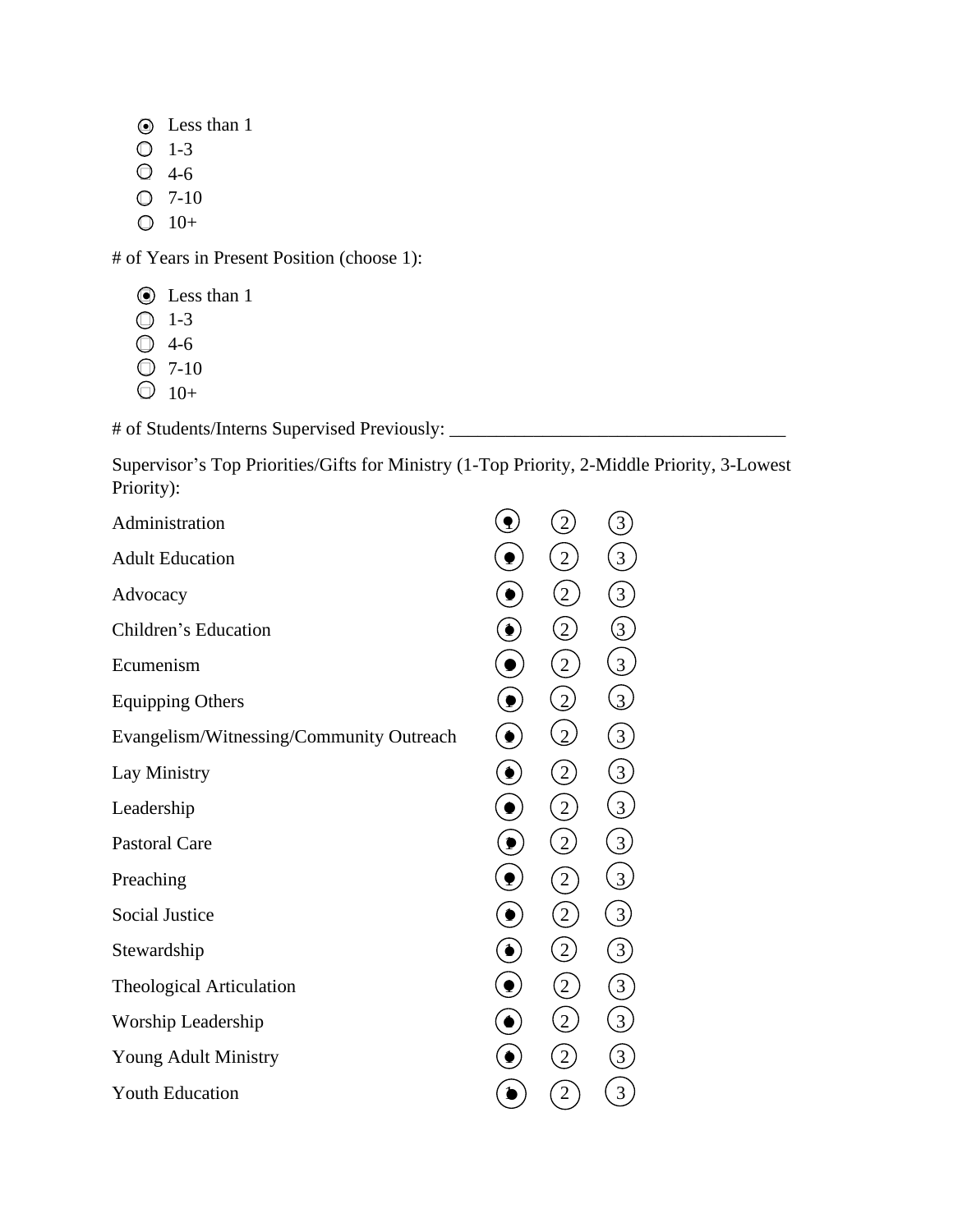

**Inclusivity**

#### **Site Inclusivity**

Site readiness to welcome, affirm  $\&$  joyfully receive the leadership  $\&$  gifts of an openly LGBTQIA+ student/intern (1-Not Ready at All, 10-Ready Without Reservations):



Describe & Give Examples:

Is your site Reconciling In Christ (RIC) certified?

- Yes ●
- $\odot$  No

Site readiness to welcome, affirm  $\&$  joyfully receive the leadership  $\&$  gifts of a student/intern who is biracial, indigenous or a person of color (1-Not Ready at All, 10-Ready Without Reservations):

 $\bullet$ ) (2) (3) (4) (5) (6) (7) (8) (9) (10)  $(\bullet)$ 

Describe & Give Examples:

#### **Supervisor 1 Inclusivity**

Site readiness to welcome, affirm  $\&$  joyfully receive the leadership  $\&$  gifts of an openly LGBTQIA+ student/intern (1-Not Ready at All, 10-Ready Without Reservations):



Describe & Give Examples: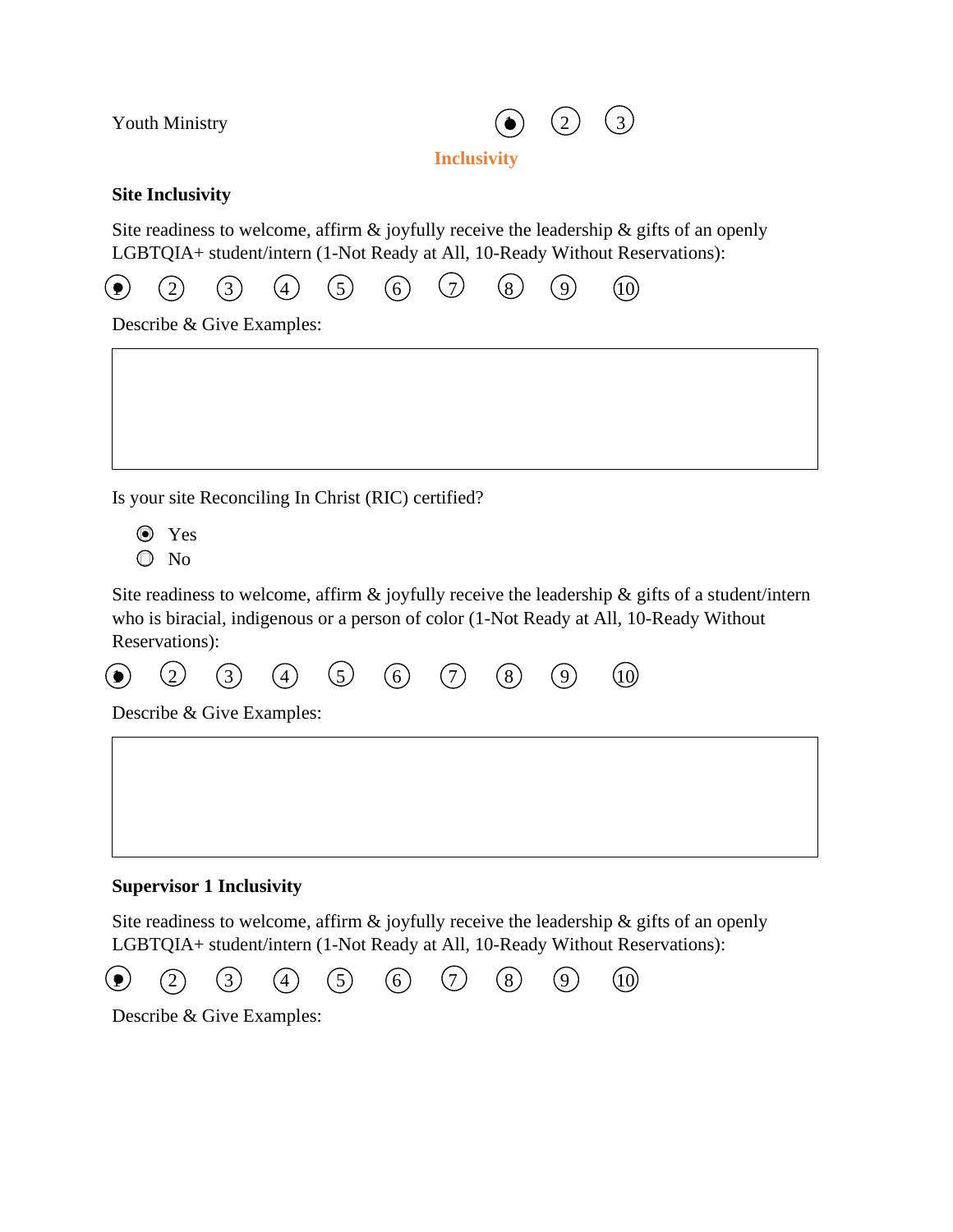Site readiness to welcome, affirm  $\&$  joyfully receive the leadership  $\&$  gifts of a student/intern who is biracial, indigenous or a person of color (1-Not Ready at All, 10-Ready Without Reservations):

|                |  |  |  | $\odot$ $\odot$ $\odot$ $\odot$ $\odot$ $\odot$ $\odot$ $\odot$ $\odot$ $\odot$ $\odot$ |  |
|----------------|--|--|--|-----------------------------------------------------------------------------------------|--|
| ______________ |  |  |  |                                                                                         |  |

Describe & Give Examples:

# **Supervisor 2 Inclusivity (If Applicable)**

Site readiness to welcome, affirm & joyfully receive the leadership & gifts of an openly LGBTQIA+ student/intern (1-Not Ready at All, 10-Ready Without Reservations):



Site readiness to welcome, affirm  $\&$  joyfully receive the leadership  $\&$  gifts of a student/intern who is biracial, indigenous or a person of color (1-Not Ready at All, 10-Ready Without Reservations):



Describe & Give Examples: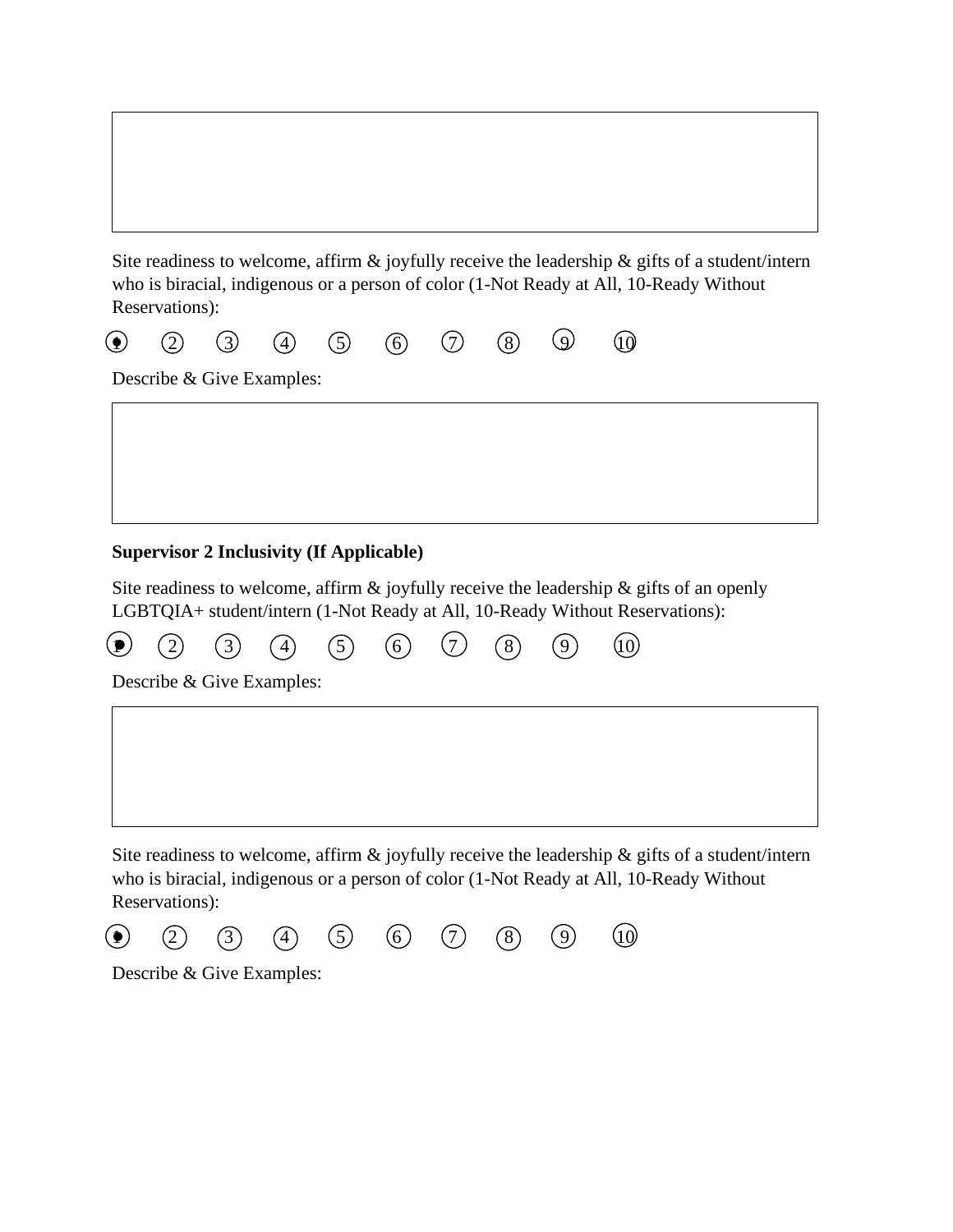#### **Site Reference**

If your site is affiliated with the ELCA, provide the contact information below for your Synod to be used as a reference. If your site is not affiliated with the ELCA, provide the contact information of someone who can give a reference of the site (preferably someone in leadership/governance of the site, but outside of the immediate congregation/organization –  $a$ board member, regional leader, etc.)

ELCA Synod & Region: \_\_\_\_\_\_\_\_\_ ELCA Contact Name: \_\_\_\_\_\_\_\_\_\_\_\_\_\_\_\_\_\_\_\_\_\_\_\_\_\_\_\_\_\_

ELCA Contact Email Address: \_\_\_\_\_\_\_\_\_\_\_\_\_\_\_\_\_\_\_\_\_\_\_\_\_\_\_\_\_\_\_\_\_\_\_\_\_\_\_\_\_\_\_\_

ELCA Contact Phone #: \_\_\_\_\_\_\_\_\_\_\_\_\_\_\_\_\_\_\_\_\_\_\_\_\_\_\_\_\_\_\_\_\_\_\_

## **OR if not affiliated with the ELCA**

Reference Name: \_\_\_\_\_\_\_\_\_\_\_\_\_\_\_\_\_\_\_\_\_\_\_\_\_\_\_\_\_\_

Reference Relationship to Site: \_\_\_\_\_\_\_\_\_\_\_\_\_\_\_\_\_\_\_\_\_\_\_\_\_\_\_\_\_\_\_\_\_\_\_

Reference Email Address: \_\_\_\_\_\_\_\_\_\_\_\_\_\_\_\_\_\_\_\_\_\_\_\_\_\_\_\_\_\_\_\_\_\_

Reference Phone #:

**Submission**

#### **Additional Information (Optional)**



- I understand my preferences for hosting a student/intern & even receiving a student/intern placement are not guaranteed. Placements will be determined by WTS in collaboration with synod & site leadership & references & will depend on student need.
- I understand that my site is required to provide housing for a student/intern living more than a reasonable commutable distance (60 miles) from the site.